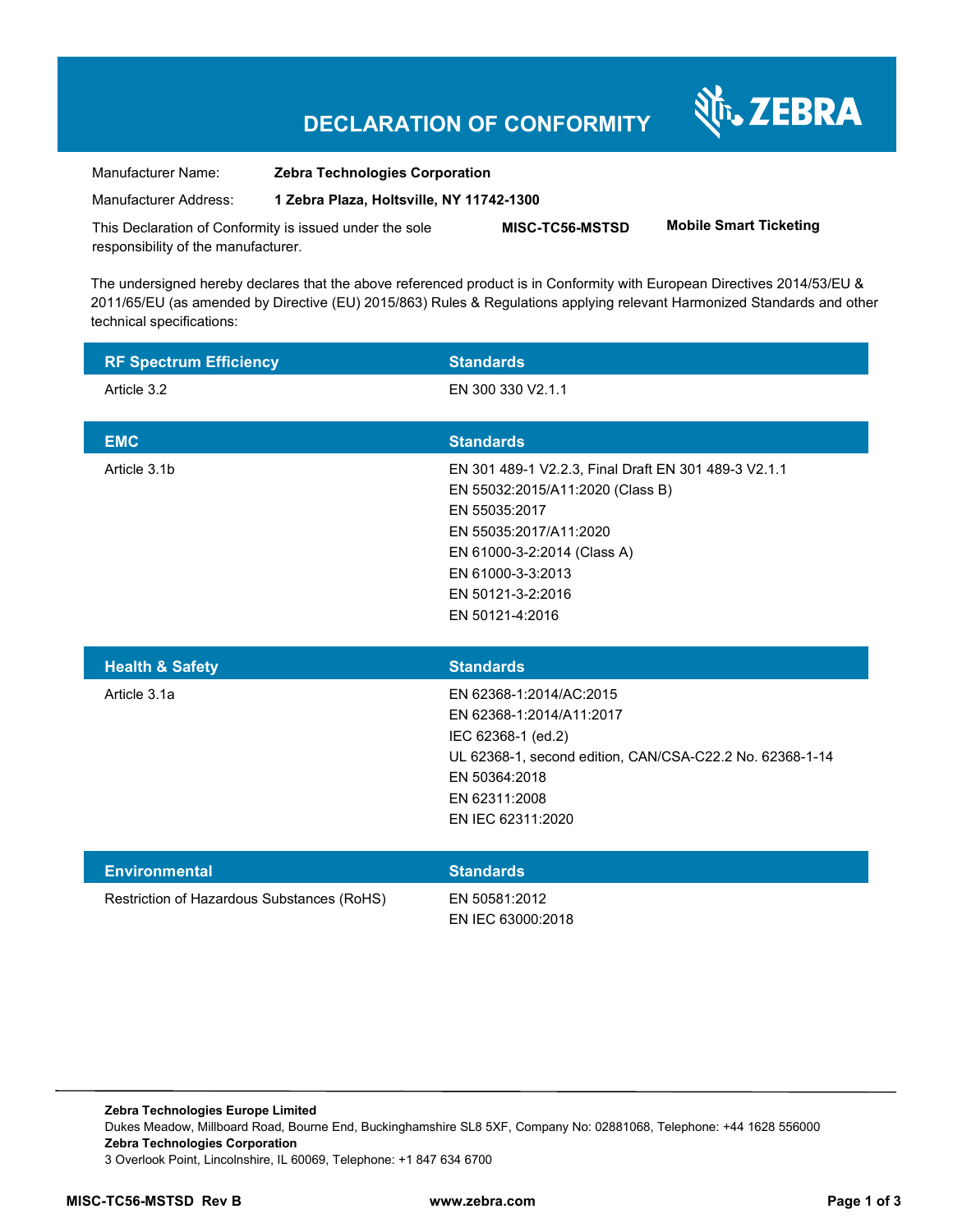## **DECLARATION OF CONFORMITY**



With regard to Directive 2014/53/EU, the conformity assessment procedure referred to in Article 17.2(b) and detailed in Annex III has been followed with the involvement of the following Notified Body for Articles 3.1a, 3.1b and 3.2: **CTC advanced GmbH**, Untertürkheimer Str. 6 – 10 66117 Saarbrücken, Germany

EC-Type Examination Certificate number: T818487L-01-TEC

## **Signed on behalf of Zebra Technologies Corporation**

*(Signature of authorized person)* Date of Affixing the CE Mark: 17 March 2019 Marco Belli Rev: B مستقادة المستقادة المستقدمة المستقدمة المستقدمة المستقدمة المستقدمة المستقدمة المستقدمة المستقدمة Sr. Manager, Regulatory and European Communication Communication Communication Communication Date: 2 September 2021

**Zebra Technologies Europe Limited**  Dukes Meadow, Millboard Road, Bourne End, Buckinghamshire SL8 5XF, Company No: 02881068, Telephone: +44 1628 556000 **Zebra Technologies Corporation**  3 Overlook Point, Lincolnshire, IL 60069, Telephone: +1 847 634 6700